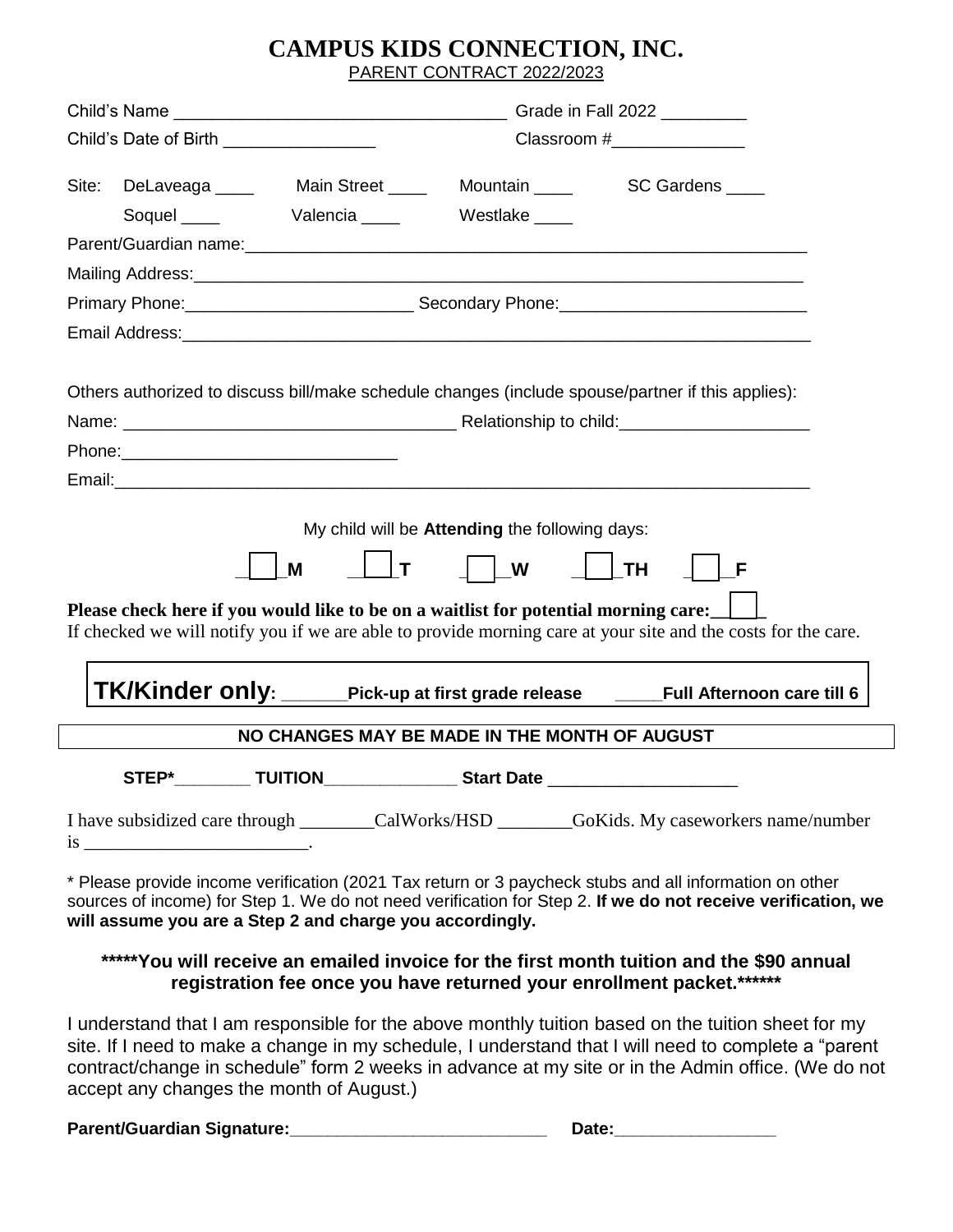### **CKC, INC. EMERGENCY INFORMATION** *Fall 2022*

| Child's Name  |                                                                                                                   |  |                         |  |                                                                                                            |  |
|---------------|-------------------------------------------------------------------------------------------------------------------|--|-------------------------|--|------------------------------------------------------------------------------------------------------------|--|
|               | Parent 1 Name                                                                                                     |  |                         |  |                                                                                                            |  |
|               |                                                                                                                   |  | Parent 1 Cell Phone     |  |                                                                                                            |  |
| Parent 2 Name |                                                                                                                   |  |                         |  |                                                                                                            |  |
|               |                                                                                                                   |  |                         |  |                                                                                                            |  |
|               |                                                                                                                   |  | Parent 2 Work Telephone |  |                                                                                                            |  |
|               |                                                                                                                   |  | Parent 2 Work Telephone |  |                                                                                                            |  |
|               | Other persons that can be contacted in the event of an emergency:                                                 |  |                         |  | Child will not be allowed to leave with any other person without written authorization of parent/guardian. |  |
|               | <b>Name</b>                                                                                                       |  | Relationship            |  | <b>Telephone</b>                                                                                           |  |
|               |                                                                                                                   |  |                         |  |                                                                                                            |  |
|               |                                                                                                                   |  |                         |  |                                                                                                            |  |
|               |                                                                                                                   |  |                         |  |                                                                                                            |  |
|               |                                                                                                                   |  |                         |  |                                                                                                            |  |
|               |                                                                                                                   |  |                         |  |                                                                                                            |  |
| Allergies:    | Pollen<br>Hayfever<br>$\boxed{\text{Food}\xrightarrow{\hspace{0.5cm}}\textcolor{blue}{\textbf{1}}\text{$<br>Other |  |                         |  | Medical Conditions: Chronic Illness __________________<br>Asthma<br>Other                                  |  |
|               |                                                                                                                   |  |                         |  |                                                                                                            |  |
|               |                                                                                                                   |  |                         |  |                                                                                                            |  |
|               |                                                                                                                   |  |                         |  |                                                                                                            |  |

Insurance Company Name and Policy Number \_\_\_\_\_\_\_\_\_\_\_\_\_\_\_\_\_\_\_\_\_\_\_\_\_\_\_\_\_\_\_\_\_\_\_\_\_\_\_\_\_\_\_\_\_\_\_\_\_\_\_

#### **Consent for Medical/Dental Treatment:**

As the parent, agency representative, or legal guardian, I hereby give consent to Campus Kids Connection, Inc. to provide all emergency dental or medical care prescribed by a duly licensed physician (MD) or dentist (DDS) for my child. This care may be given under whatever conditions are necessary to preserve the life, limb or wellbeing of my dependent.

\_\_\_\_\_\_\_\_\_\_\_\_\_\_\_\_\_\_\_\_\_\_\_\_\_\_\_\_\_\_\_\_\_\_\_\_\_\_\_\_\_\_\_\_ \_\_\_\_\_\_\_\_\_\_\_\_\_\_\_\_\_\_\_\_\_\_\_\_\_\_\_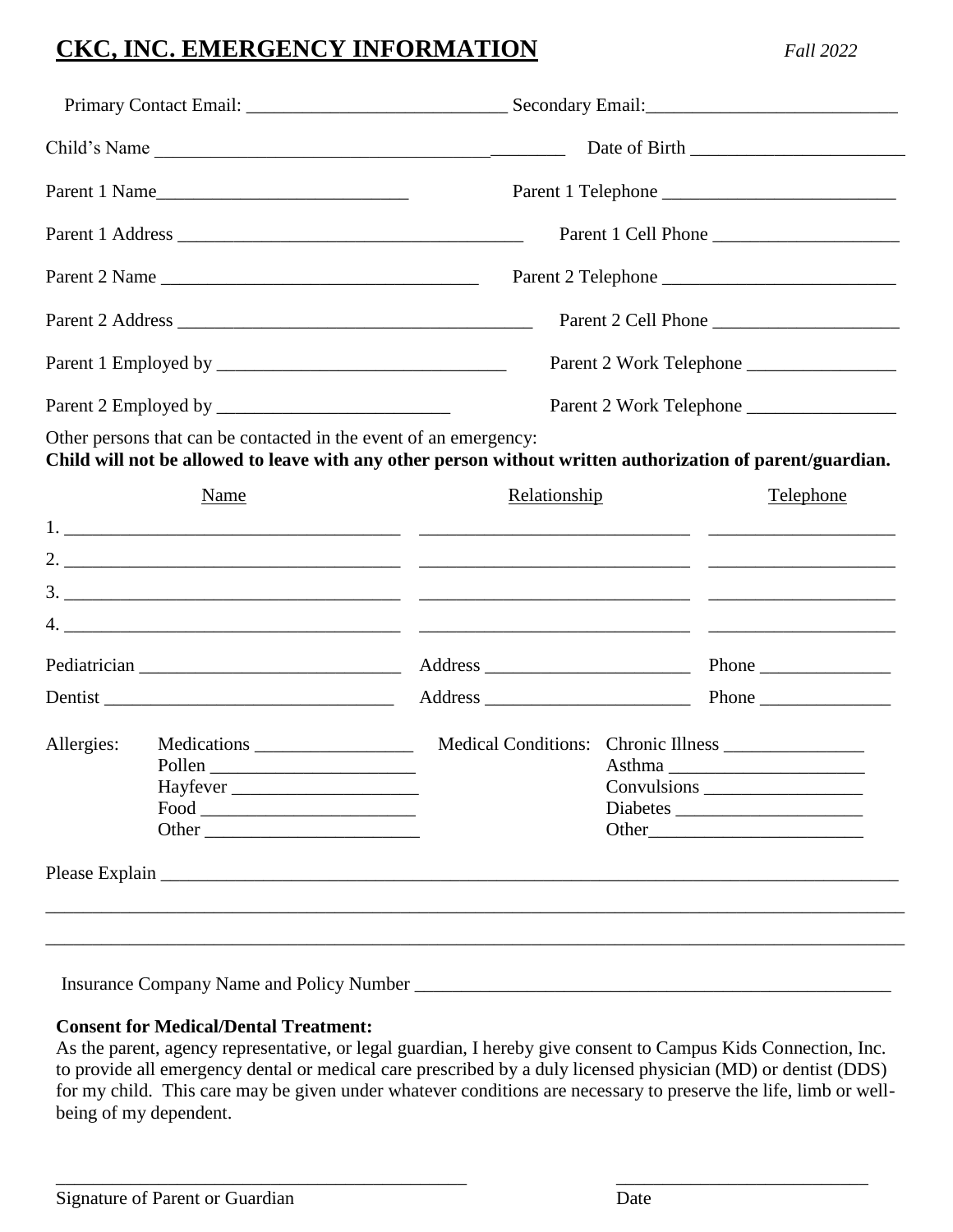

## **Campus Kids Connection, Inc. Permission Slip- School Age**

**My child \_\_\_\_\_\_\_\_\_\_\_\_\_\_\_\_\_\_\_\_\_\_\_\_\_\_\_\_\_\_ has permission for the following activities:**

- **1. To take walking field trips to local parks and other surrounding venues. \_\_\_\_\_\_\_\_\_\_ Initial**
- **2. To have his/her photograph taken at CKC:**
	- **For the purpose of publicity. These photos may be used for program brochures, media productions, on our website or advertisements. \_\_\_\_\_\_\_\_\_\_ Initial**
	- **To be posted in the CKC parent portal on our website\_\_\_\_\_\_\_\_\_Initial**
	- **To be posted in the classroom or for children's projects \_\_\_\_\_\_\_\_\_\_Initial**
- **3. SUNSCREEN**

**CKC staff will assist your child with the application of sunscreen. We do ask that you also apply sunscreen to your child before arriving at school. When the sun is out, we will be happy to re-apply. The sunscreen we use changes from time to time. If your child is allergic to certain brands of sunscreen, please bring in your own sunscreen and label with your child's name. Sunscreen may not be kept in individual backpacks or cubbies.**

| <b>Yes</b> | Please assist my child with the sunscreen that I provide: |                      |  |  |  |
|------------|-----------------------------------------------------------|----------------------|--|--|--|
|            |                                                           | <b>Brand Name(s)</b> |  |  |  |

**Yes \_\_\_\_\_\_\_ I would like my child to use the sunblock that CKC will provide.**

**\_\_\_\_\_\_\_\_\_\_\_\_\_\_\_\_\_\_\_\_\_\_\_\_\_\_\_\_\_\_\_\_\_\_\_\_\_\_\_\_\_ \_\_\_\_\_\_\_\_\_\_\_\_\_\_\_\_\_**

**No \_\_\_\_\_\_\_ Please do not assist my child with sunscreen.**

**Signature of Parent or Guardian Date**